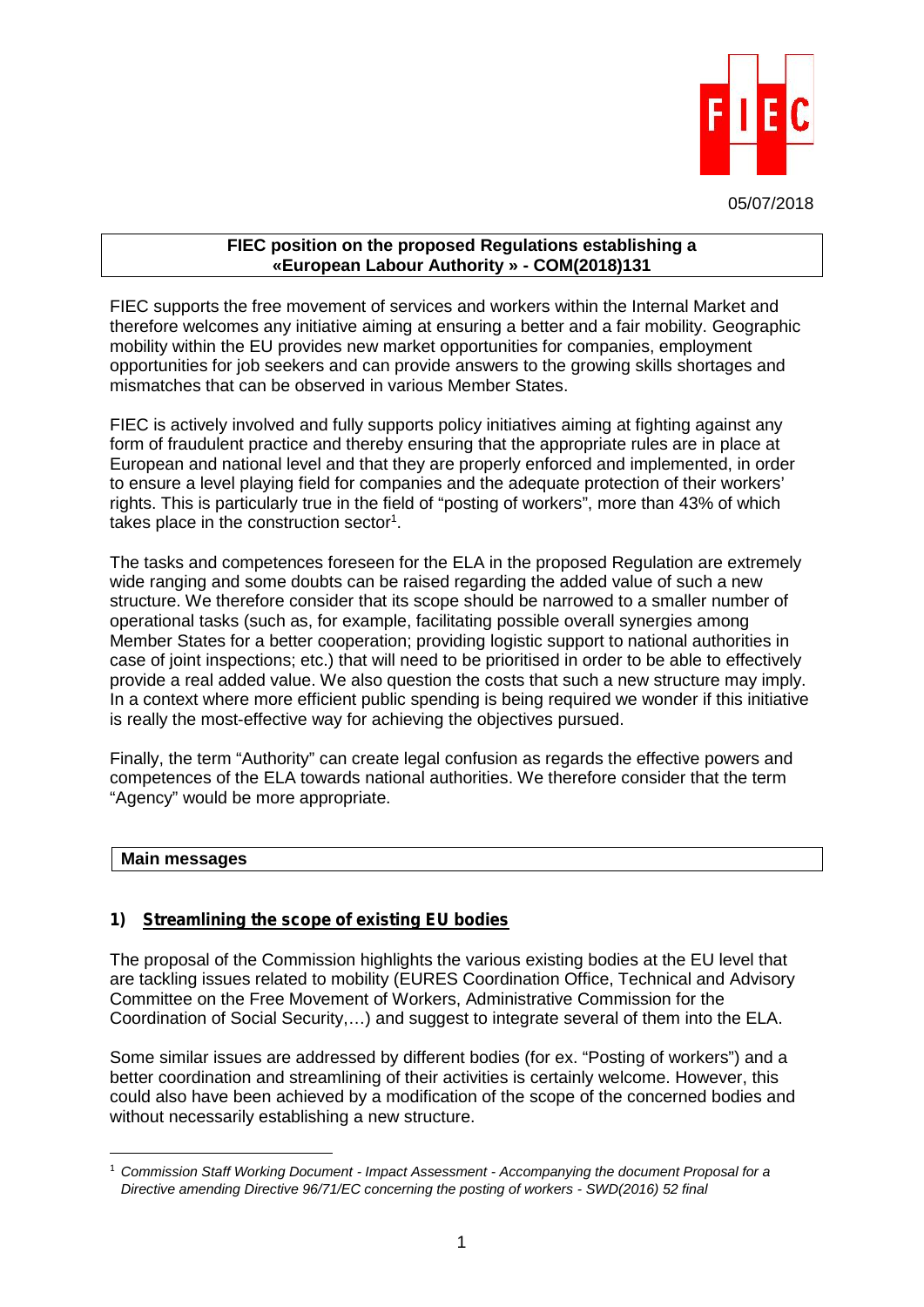

It will therefore be extremely important to ensure that the merger of these bodies into the ELA will be done in such a way that it will effectively bring more coherence without losing their specificities, expertise and knowledge.

# *2) Improving and facilitating access to information (Art. 6)*

In the framework of mobility it is extremely important for citizens, companies and workers to know beforehand their obligations and rights, in order to be able to manage possible risks and to comply with requirements and rules.

In this respect the ELA could provide an important added value by giving access to comprehensive, clear and up-to-date information on the applicable legislation.

However, FIEC would like to point out that in the context of "Posting" both the "Enforcement" 2014/67 and the revised "Posting of workers" Directives already foresee an obligation for the Member States to provide a single source of information on the applicable terms and conditions of employment related to cross-border operations. Therefore the role that the ELA could play in improving and facilitating the access to information should not undermine or deprive the Member States from such responsibility.

Currently such single sources of information in several Member States are either lacking or incomplete or unclear. We are therefore extremely worried about how the concerned authorities will effectively be able to comply with the foreseen provisions and objectives, which, according to the proposal of the Commission will need to cover labour rules, living and working conditions.

It is therefore important to clearly define the scope of the role of the ELA as regards the provision of such complementary information, in order to avoid loopholes, duplications or missing elements.

# *3) Improving cooperation between administrations (Art. 8)*

Many of the current forms of frauds observed in the field of cross-border mobility are due to a lack of or to inefficient cooperation between administrations of different countries. Moreover, the existing tools, such for example IMI (Internal Market Information system), have shown their limits.

It is important to underline that in this respect several new provisions have been introduced (including binding deadlines for information provision) in the "Enforcement" Directive (2014/067), in the recently modified "Posting of Workers" Directive and others are currently discussed in the framework of the revision of the "Social Security Coordination" Regulations. Furthermore, several Member States have signed bilateral cooperation agreements.

The ELA could therefore play an active role in facilitating possible overall synergies among Member States for a better cooperation.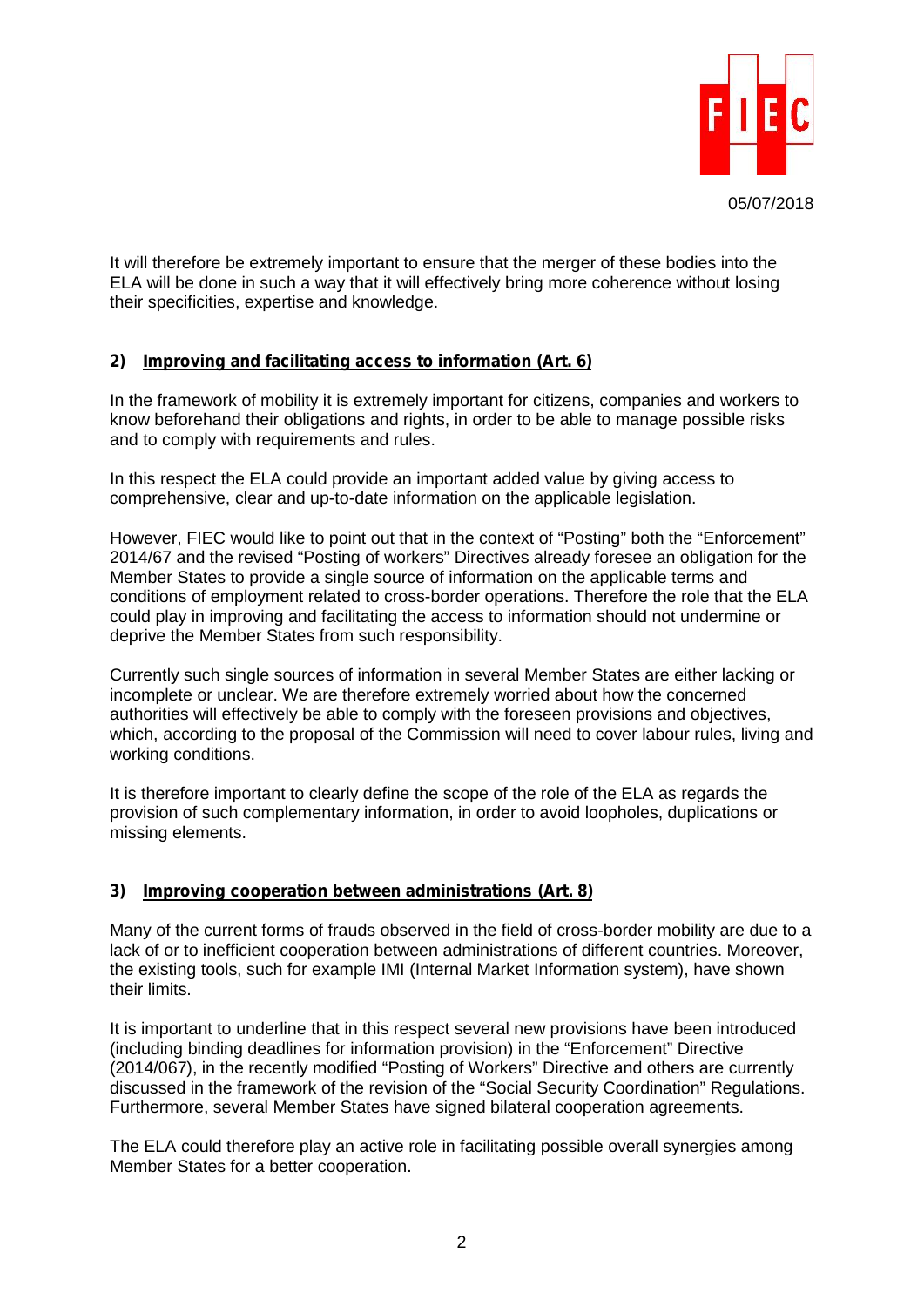

The ELA should also foster the implementation of the EESSI system, which aims at improving the exchange of information on social security between national authorities.

### *4) Joint inspections (Art. 9 and 10)*

Labour inspections are and should remain the competence of national authorities/bodies and the role of the ELA should remain a supporting role (logistic, interpretation, coordinating the contacts, etc.). Furthermore, given the differences of responsibilities, rules and practices as regards the competent national authorities/bodies in the various Member States, it is important to underline that the organisation of a concerted or joint inspection shall be subject to the prior agreement of all participating Member States.

# *5) Capacity building (Art. 12)*

The various Member States are facing different situations in terms of resources and administrative capacities for ensuring the enforcement of existing legislation, in particular in the framework of cross-border activities. Some of them have stronger needs than others and FIEC therefore welcomes the role that the ELA could play in facilitating the exchanges of best practices and in providing support to the regulatory and supervisory authorities of such countries.

# *6) Mediation (Art. 13)*

In its proposal the Commission foresees that the ELA could serve as a platform for mediation for resolving disputes between Member States regarding the application or interpretation of Union law in areas covered by the proposed Regulation.

Such a mediation role at the request of the Member States concerned could be considered as positive. However, it should not replace existing dispute resolution procedures and bodies and it should not interfere with national authorities' competences and responsibilities.

FIEC therefore considers that such a mediation procedure should remain voluntary and that its functioning, including the proposed Mediation Board, must be clarified in the Regulation (appointment of Mediator(s), composition, settlement procedures, time limits, etc.).

# *7) Cooperation in case of cross-border labour market disruptions (Art. 14)*

FIEC considers that the ELA should not get involved in cases of labour market disruptions such as, for example, large-scale restructurings, which should remain a matter for decision by businesses and which can already be addressed by means of other legislations such as the "European Works Councils" Directive (2009/38/EC) for example.